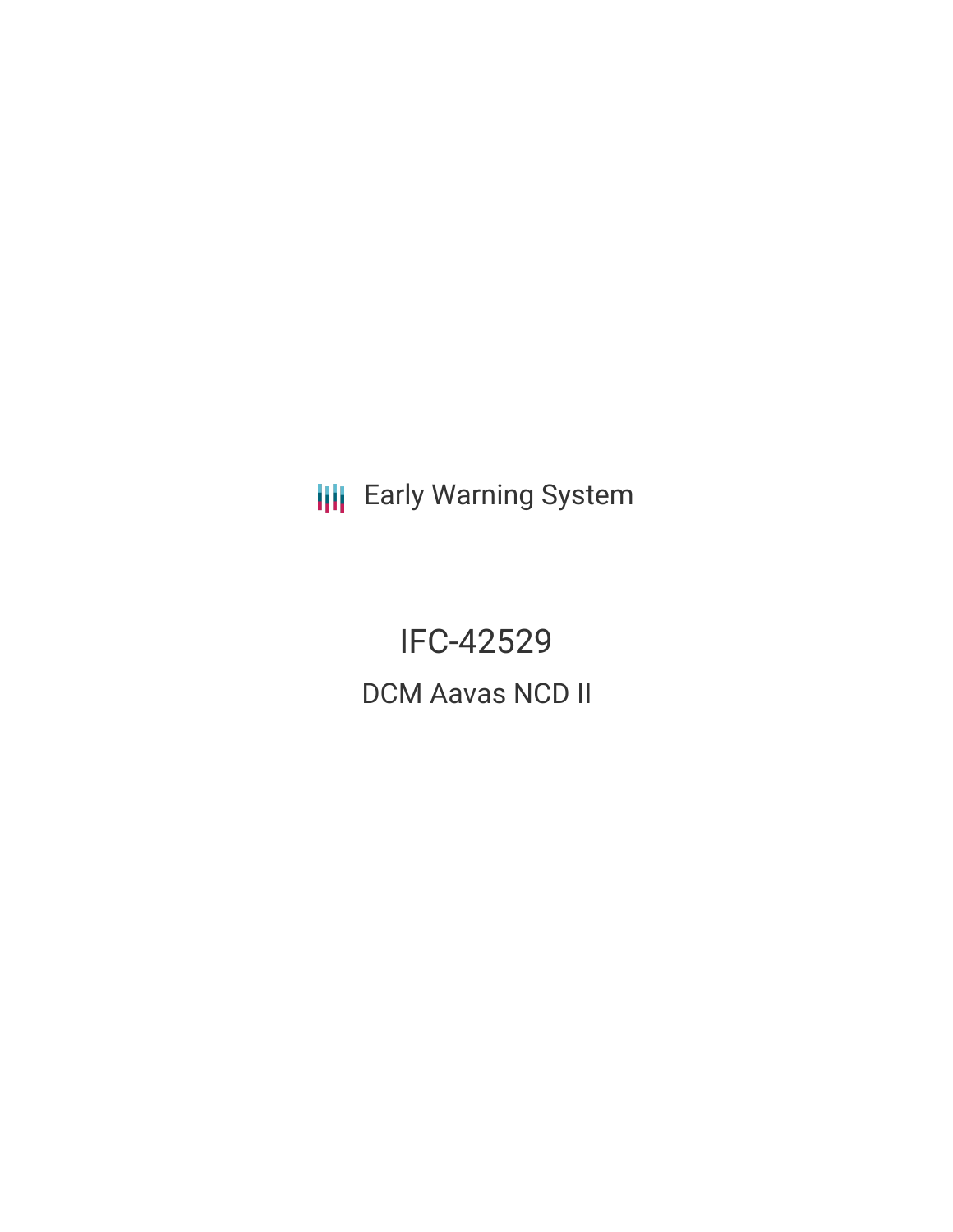# **Quick Facts**

| <b>Countries</b>               | India                                   |
|--------------------------------|-----------------------------------------|
| <b>Financial Institutions</b>  | International Finance Corporation (IFC) |
| <b>Status</b>                  | Proposed                                |
| <b>Bank Risk Rating</b>        | FI.                                     |
| <b>Voting Date</b>             | 2019-06-21                              |
| <b>Borrower</b>                | AAVAS FINANCIERS LIMITED                |
| <b>Sectors</b>                 | Finance                                 |
| <b>Investment Type(s)</b>      | Loan                                    |
| <b>Investment Amount (USD)</b> | \$50.00 million                         |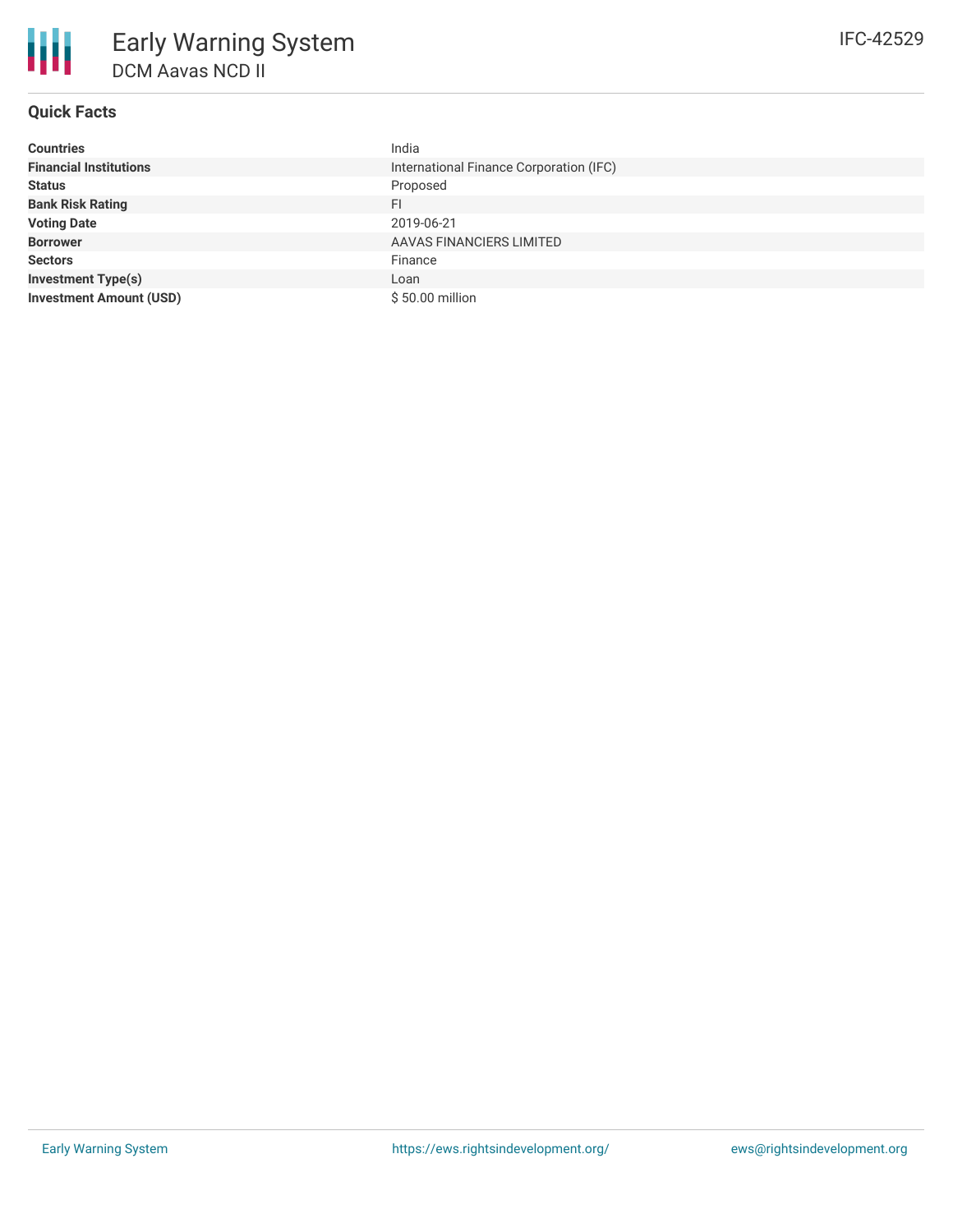## **Project Description**

Ш

According to the bank website, The purpose of the proposed IFC investment is to expand the Company's affordable housing finance program in rural/semi-urban markets of Rajasthan and nearby states. About 65% of AFL's customers are selfemployed, majority of them have no formal proof of income, and almost 40% are first time borrowers; and about 85% of its financing is used for self-constructed single unit houses. AFL's was awarded the "Best Housing Finance Company in Affordable Housing Segment" by the Government of India at the National Summit on Affordable Housing in 2016 in recognition of its work in affordable housing finance.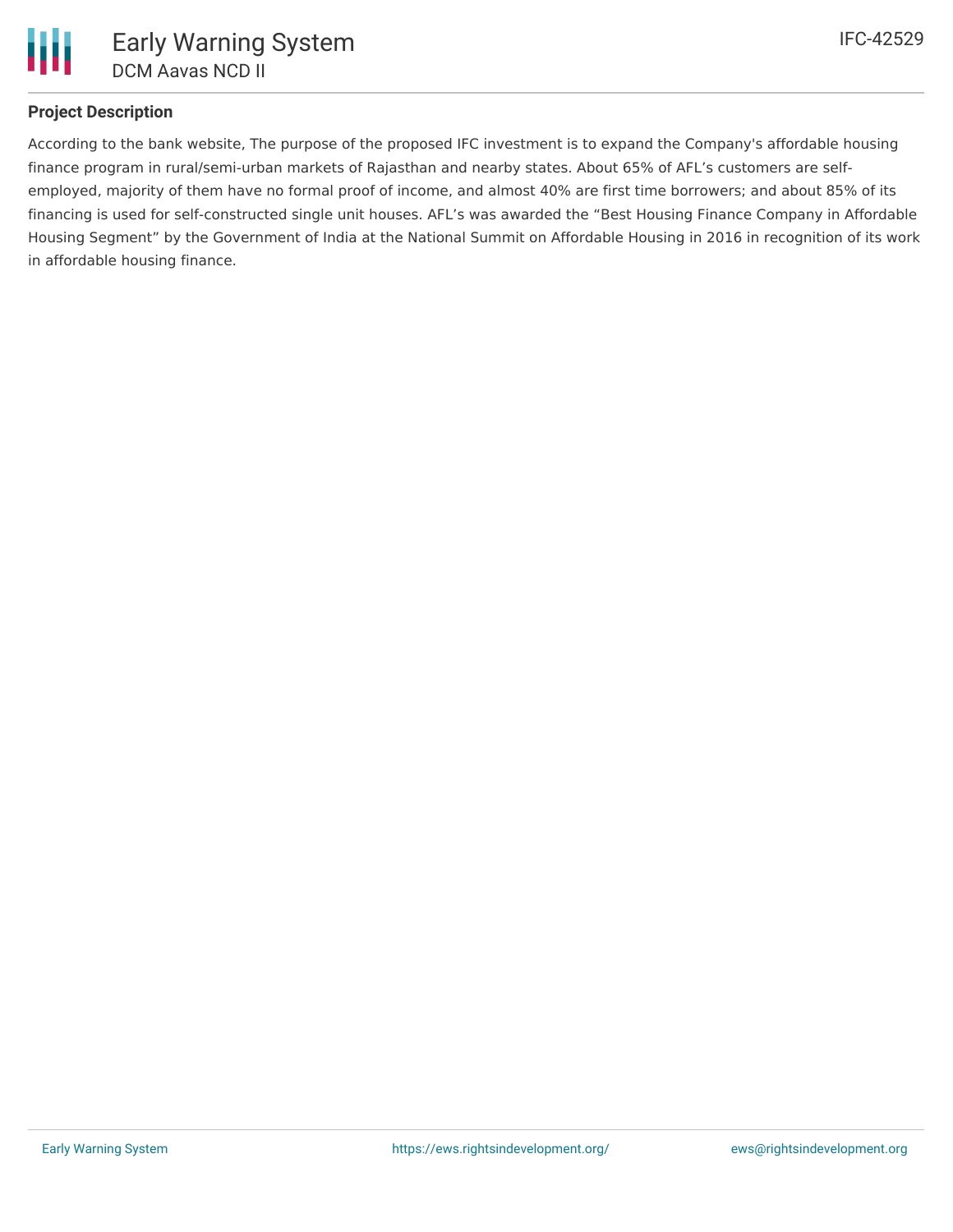### **Investment Description**

• International Finance Corporation (IFC)

### **Financial Intermediary**

Financial Intermediary: A commercial bank or financial institution that receives funds from a development bank. A financial intermediary then lends these funds to their clients (private actors) in the form of loans, bonds, guarantees and equity shares. Financial intermediaries include insurance, pension and equity funds. The direct financial relationship is between the development bank and the financial intermediary.

AAVAS [Financiers](file:///actor/1046/) Limited (Financial Intermediary)